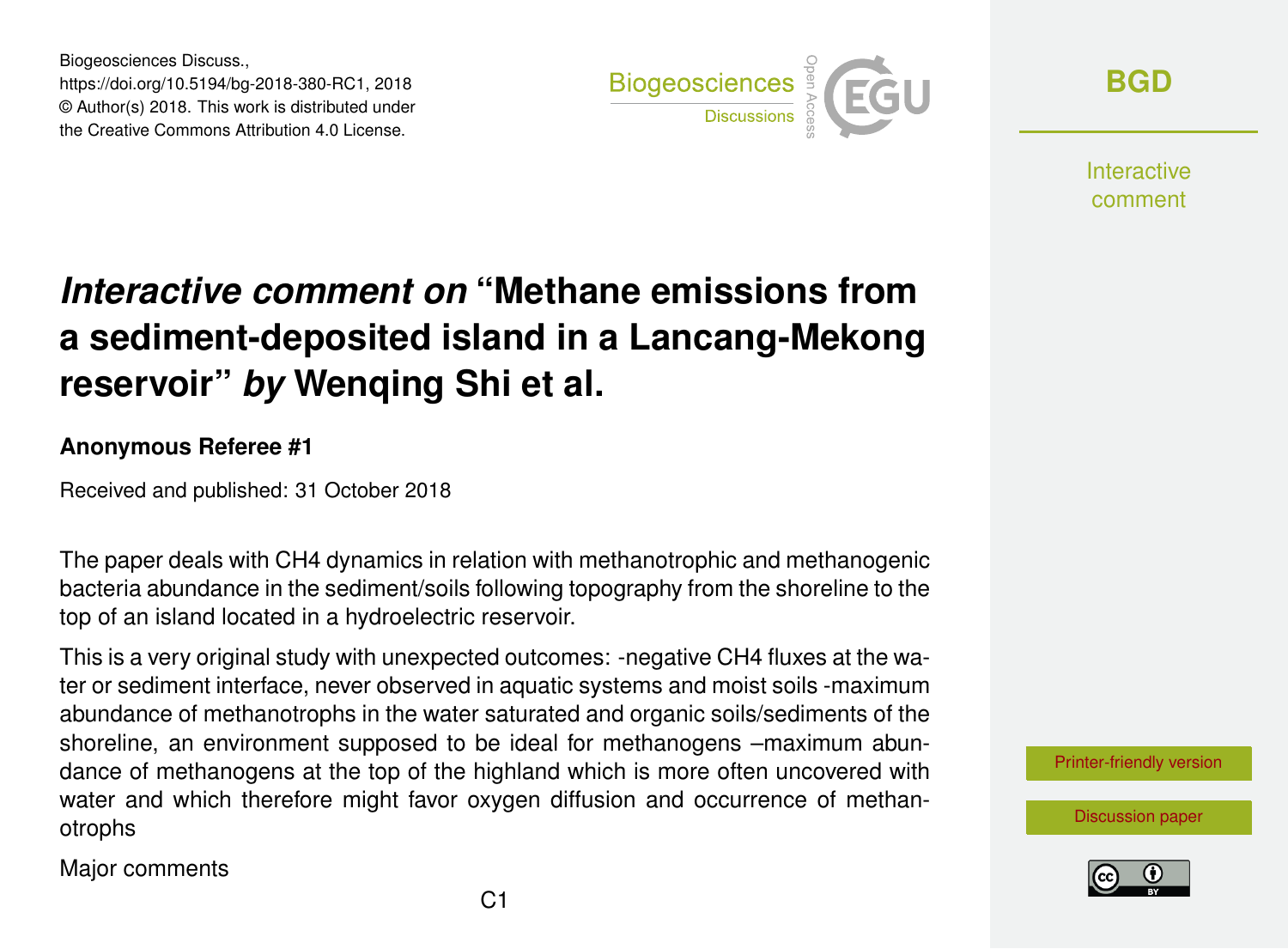-In the community studying greenhouse gas emissions from hydroelectric reservoir, the littoral zone and the area undergoing the water level variations is called the drawdown area. Some reference listed at the end of the review might be considered for improving the description of the research context of this study and some comparison with those results could be interesting and more papers can be found on this topic

-The sketch of the chamber in Supplementary material (S.5) did not show any vent for preventing an increase of the pressure in the chamber during the installation resulting from the decrease of the chamber volume when the edge of the chamber penetrates either in the water or the soils/sediment. Overpressure generate bias to the flux measurement by increasing the solubility of CH4 in the surface water or interstitial water. Such phenomenon could explain some of the negative fluxes and might have influence all CH4 fluxes measurements.

-No information is given in the manuscript for air-soil flux measurements (L148). Again, the design of the chamber calls into doubt the validity of the soil fluxes (See supplementary material S.5)). Usually, soil flux measurements are performed with chambers with collar which allow the installation of the collar a few hours before the flux measurement in order to avoid measuring a flux that might mostly result from the perturbation associated with the penetration of the chamber or collar edges in the soil/sediment. This might have increased significantly the soil fluxes.

-Sediment sampling strategy (L116) is not ideal if one wants to link fluxes at the airwater interface or air soil interface with bacterial abundance and functions. Fluxes are controlled by the balance between methanogenesis and methanotroph, the former being mostly active in "deep" anoxic horizons (10 cm in soils, sediments. . .) and the latter above the oxic-anoxic interface (typically in the first mm at the air soil interface). Therefore, a bulk sample of the first ten cm in the sediment might fail at describing the expected vertical structure of the bacterial community involved in the CH4 cycle. Cores might have been more adapted

## **[BGD](https://www.biogeosciences-discuss.net/)**

Interactive comment

[Printer-friendly version](https://www.biogeosciences-discuss.net/bg-2018-380/bg-2018-380-RC1-print.pdf)

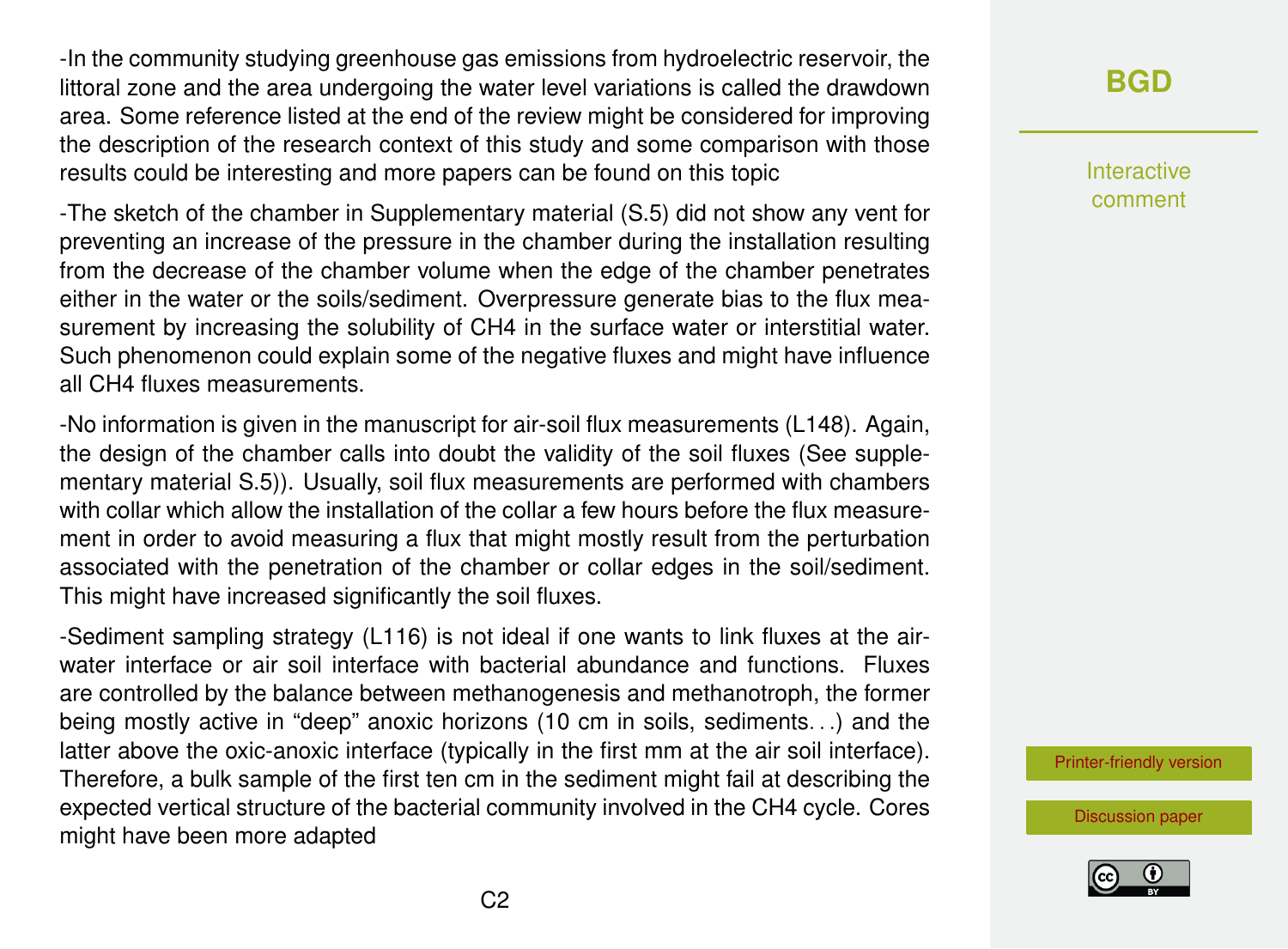-16S rDNA can be used for the detection of active bacteria and biogeochemical pathways in combination with isotopic labelling. Without labelling, DNA prove the presence of the bacteria (since it is very stable in natural environment) but it does not clearly demonstrate they are active. RNA might have been more adapted because of its shorter life time. Relationships between the CH4 fluxes and the bacterial abundance based on DNA must therefore be considered with care.

According to the doubts on the methodology and the sampling strategy, it is recommended to the authors to clarify those points before the quality of the paper can be fully evaluated

REF: Chen, H., X. Yuan, Z. Chen, Y. Wu, X. Liu, D. Zhu, N. Wu, Q. a. Zhu, C. Peng and W. Li (2011). "Methane emissions from the surface of the Three Gorges Reservoir." J. Geophys. Res. 116(D21): D21306.

Chen, H., Y. Wu, X. Yuan, Y. Gao, N. Wu and D. Zhu (2009). "Methane emissions from newly created marshes in the drawdown area of the Three Gorges Reservoir." J. Geophys. Res. 114: D18301.

Li, Z., Z. Zhang, C. Lin, Y. Chen, A. Wen and F. Fang (2016). "Soil–air greenhouse gas fluxes influenced by farming practices in reservoir drawdown area: A case at the Three Gorges Reservoir in China." Journal of Environmental Management 181: 64-73.

Serça, D., C. Deshmukh, S. Pighini, P. Oudone, A. Vongkhamsao, P. Guédant, W. Rode, A. Godon, V. Chanudet, S. Descloux and F. Guérin (2016). "Nam Theun 2 Reservoir four years after commissioning: significance of drawdown methane emissions and other pathways." Hydroécol. Appl. 19: 119-146.

Harrison, J. A., B. R. Deemer, M. K. Birchfield and M. T. O'Malley (2017). "Reservoir Water-Level Drawdowns Accelerate and Amplify Methane Emission." Environmental Science & Technology 51(3): 1267-1277.

Lu, F., L. Yang, X. Wang, X. Duan, Y. Mu, W. Song, F. Zheng, J. Niu, L. Tong, H. Zheng,

**Interactive** comment

[Printer-friendly version](https://www.biogeosciences-discuss.net/bg-2018-380/bg-2018-380-RC1-print.pdf)